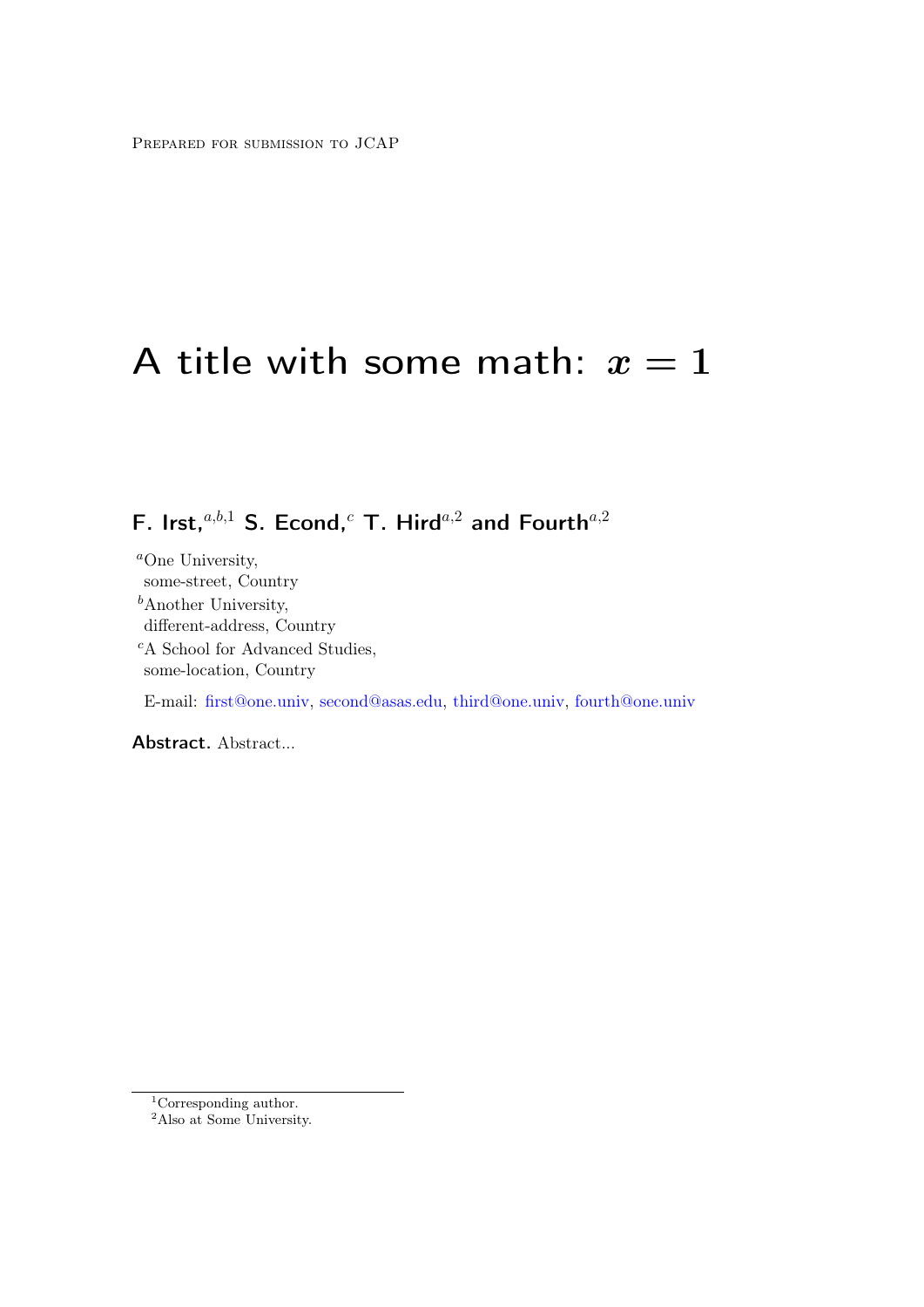#### Contents

| 1 Some examples and best-practices |               |
|------------------------------------|---------------|
| 2 Sections                         | $\mathbf{D}$  |
| 2.1 And subsequent                 | $\mathcal{D}$ |
| 2.1.1 Sub-sections                 | $\mathcal{D}$ |
| A Some title                       |               |

#### <span id="page-1-0"></span>1 Some examples and best-practices

Here follow some examples of common features that you may wanto to use or build upon.

For internal references use label-refs: see section [1.](#page-1-0) Bibliographic citations can be done with cite: refs.  $[1-3]$  $[1-3]$ . When possible, align equations on the equal sign. The package amsmath is already loaded. See  $(1.1)$ .

$$
x = 1, \t y = 2, \n z = 3.
$$
\n(1.1)

<span id="page-1-1"></span>Also, watch out for the punctuation at the end of the equations.

If you want some equations without the tag (number), please use the available starredenvironments. For example:

$$
x = 1
$$

<span id="page-1-5"></span>The amsmath package has many features. For example, you can use use subequations environment:

<span id="page-1-2"></span>
$$
a = 1 \tag{1.2a}
$$

<span id="page-1-3"></span>
$$
b = 2\tag{1.2b}
$$

and it will continue to operate across the text also.

<span id="page-1-4"></span>
$$
c = 3 \tag{1.2c}
$$

The references will work as you'd expect:  $(1.2a)$ ,  $(1.2b)$  and  $(1.2c)$  are all part of  $(1.2)$ .

A similar solution is available for figures via the subfigure package (not loaded by default and not shown here). All figures and tables should be referenced in the text and should be placed at the top of the page where they are first cited or in subsequent pages. Positioning them in the source file after the paragraph where you first reference them usually yield good results. See figure [1](#page-2-6) and table [1.](#page-2-7)

We discourage the use of inline figures (wrapfigure), as they may be difficult to position if the page layout changes.

We suggest not to abbreviate: "section", "appendix", "figure" and "table", but "eq." and "ref." are welcome. Also, please do not use \emph or \it for latin abbreviaitons: i.e., et al., e.g., vs., etc.